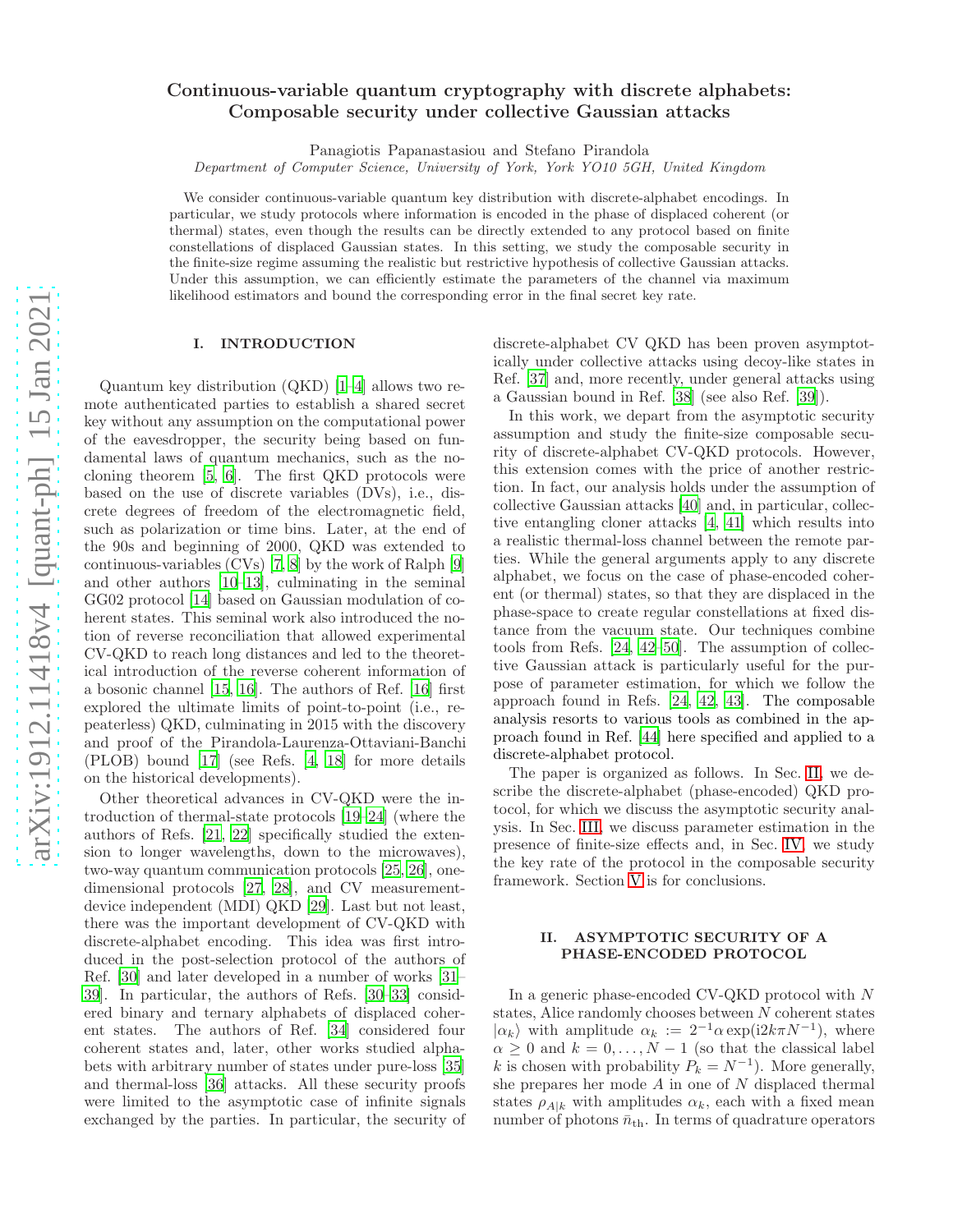$\mathbf{\hat{x}}_A := (\hat{q}_A, \hat{p}_A)^T$  (with the quantum shot noise equal to 1), Alice's conditional thermal state has mean value

$$
\bar{\mathbf{x}}_{A|k} := \text{Tr}(\hat{\mathbf{x}}_{A}\rho_k) = \alpha \begin{pmatrix} \cos\left(2k\pi N^{-1}\right) \\ \sin\left(2k\pi N^{-1}\right) \end{pmatrix},\qquad(1)
$$

and covariance matrix (CM)  $\mathbf{V}_{A|k} = (\nu_{th} + 1)\mathbf{I}$ , where  $\nu_{\rm th}=2\bar{n}_{\rm th}$  and  ${\bf I}$  is the bidimensional identity matrix.

The signal state  $\rho_{A|k}$  is traveling through a Gaussian (thermal-loss) channel which is under the full control of Eve. This is described by transmissivity  $\tau$  and injected thermal noise  $\omega > 1$ . This channel can always be dilated into an entangling cloner attack [\[40\]](#page-8-32), where Eve has a two-mode squeezed-vacuum (TMSV) state  $\rho_{eE_0}$  with zero mean  $\bar{\mathbf{x}}_{eE_0} = (0, 0, 0, 0)$  and CM

$$
\mathbf{V}_{eE_0} = \begin{pmatrix} \omega \mathbf{I} & \sqrt{\omega^2 - 1} \mathbf{Z} \\ \sqrt{\omega^2 - 1} \mathbf{Z} & \omega \mathbf{I} \end{pmatrix}, \quad (2)
$$

where  $\mathbf{Z} = \text{diag}\{1, -1\}$ . In particular, mode e is mixed with Alice's traveling mode  $A$  in a beam-splitter with transmissivity  $\tau$  described by the symplectic matrix

$$
\mathcal{B}(\tau) = \begin{pmatrix} \sqrt{\tau} \mathbf{I} & \sqrt{1 - \tau} \mathbf{I} \\ -\sqrt{1 - \tau} \mathbf{I} & \sqrt{\tau} \mathbf{I} \end{pmatrix} . \tag{3}
$$

After the interaction, modes  $e'$  and  $E_0$  are kept in a quantum memory for an optimal final measurement taking into consideration all the classical communication between the parties. For each use of the channel, Eve's and Bob's conditional output state  $\rho_{Be'E_0|k}$  has mean value and CM given by

$$
\bar{\mathbf{x}}_{Be'E_0|k} = [\mathcal{B}(\tau) \oplus \mathbf{I}] (\bar{\mathbf{x}}_{A|k} \oplus \bar{\mathbf{x}}_{eE_0}) = \bar{\mathbf{x}}_{B|k} \oplus \bar{\mathbf{x}}_{e'E_0|k},
$$
\n
$$
\mathbf{V}_{Be'E_0|k} = [\mathcal{B}(\tau) \oplus \mathbf{I}] (\mathbf{V}_{A|k} \oplus \mathbf{V}_{eE_0}) [\mathcal{B}(\tau)^{\mathsf{T}} \oplus \mathbf{I}]
$$
\n
$$
= \begin{pmatrix} \mathbf{B} & \mathbf{C} \\ \mathbf{C}^{\mathsf{T}} & \mathbf{V}_{e'E_0|k} \end{pmatrix} .
$$
\n
$$
(5)
$$

At the output, assume that Bob applies heterodyne measurement with outcome  $(q_B, p_B)$ . Then, Eve's triply conditional state  $\rho_{e'E_0|kq_{B}p_{B}}$  has mean value and CM [\[51](#page-8-38)[–53\]](#page-8-39)

$$
\bar{\mathbf{x}}_{e'E_0|q_Bp_Bk} = \bar{\mathbf{x}}_{e'E_0|k} - \mathbf{C}^{\mathsf{T}}(\mathbf{B} + \mathbf{I})^{-1} \left[ \bar{\mathbf{x}}_{B|k} - {q_B \choose p_B} \right],\tag{6}
$$

$$
\mathbf{V}_{e'E_0|q_{BPB}k} = \mathbf{V}_{e'E_0|k} - \mathbf{C}^{\mathsf{T}}(\mathbf{B}+\mathbf{I})^{-1}\mathbf{C},\tag{7}
$$

while the probability of the outcome is given by

$$
P_{q_{B}p_{B}|k} = \frac{e^{-\frac{1}{2}\frac{[q_{B} - \sqrt{\tau}\alpha\cos(2k\pi N^{-1})]^{2} + [p_{B} - \sqrt{\tau}\alpha\sin(2k\pi N^{-1})]^{2}}{\Omega}}}{2\pi\Omega},
$$
\n(8)

with  $\Omega := 2 + \tau \nu_{\text{th}} + (1 - \tau)(\omega - 1)$ . Setting

<span id="page-1-0"></span>
$$
q_B + \mathrm{i}p_B = \beta e^{\mathrm{i}(2l\pi N^{-1} + \theta)},\tag{9}
$$

with  $\beta \geq 0$  and  $\theta \in [-\pi N^{-1}, \pi N^{-1}]$ , we obtain

$$
P_{\beta\theta l|k} = \frac{1}{2\pi\Omega} e^{\frac{-[\beta\cos(2l\pi N^{-1}+\theta)-\sqrt{\tau}\alpha\cos(2l\pi N^{-1})]^2}{2\Omega}}
$$

$$
\times e^{\frac{-[\beta\sin(2l\pi N^{-1}+\theta)-\sqrt{\tau}\alpha\sin(2l\pi N^{-1})]^2}{2\Omega}}.
$$
(10)

Integrating over for  $\beta$  and for  $\theta$ , we derive

$$
P_{l|k} = \iint_{0, -\pi N^{-1}}^{\infty, \pi N^{-1}} \beta P_{\beta\theta l|k} d\beta d\theta, \tag{11}
$$

which can be calculated numerically. Here  $l$  is Bob's estimator of Alice's encoding variable k. Using Bayes' formula we may write

$$
P_{k|l} = \frac{P_{l|k} P_k}{\sum_{k=0}^{N-1} P_k P_{l|k}},\tag{12}
$$

and compute the residual entropy

$$
H(k|l) = \sum_{l} P_l \sum_{k} \left( -P_{k|l} \log_2 P_{k|l} \right). \tag{13}
$$

The mutual information between the variables  $k$  and  $l$ is given by

$$
I(k: l) = H(k) - H(k|l) = \log_2 N - H(k|l). \tag{14}
$$

In reverse reconciliation  $(RR)$ , Eve's information on l is bounded by the Holevo quantity

$$
\chi(E:l) = S(\rho_E) - \sum_l P_l S(\rho_{E|l}) \tag{15}
$$

with  $E := e'E_0$ , where  $\rho_E := \sum_l P_l \rho_{E|l}$  is non-Gaussian, and the conditional state  $\rho_{E|l}$  is calculated by using the replacement of Eq. [\(9\)](#page-1-0) in the Gaussian state  $\rho_{E|q_{B}p_{B}k}$  [\[54](#page-8-40)] and averaging over the probability  $P_{k\beta\theta|l}$ , i.e., we have

$$
\rho_{E|l} = \sum_{k=0}^{N-1} \iint_{0, -\pi N^{-1}}^{\infty, \pi N^{-1}} P_{\beta\theta k|l} \rho_{E|\beta\theta l k} d\theta d\beta, \qquad (16)
$$

where

$$
P_{\beta\theta k|l} = \frac{P_{\beta\theta l|k} P_k}{P_l}.
$$
\n(17)

<span id="page-1-3"></span><span id="page-1-2"></span>Thus, the asymptotic secret key rate in RR is given by [\[55\]](#page-8-41)

<span id="page-1-1"></span>
$$
R = \xi I(k:l) - \chi(E:l),\tag{18}
$$

where  $\xi \in [0, 1]$  is the reconciliation efficiency. In Fig. [1,](#page-2-1) we plotted this rate (solid black line) for the case of two states  $(N = 2)$  with  $\xi = 1$ , assuming excess noise  $\varepsilon :=$  $\tau^{-1}(1-\tau)(\omega - 1) = 0.01$  and setting  $\alpha = 2$ . In Fig. [2,](#page-2-2) we showed the corresponding rate for  $N = 3$ , assuming the same parameters.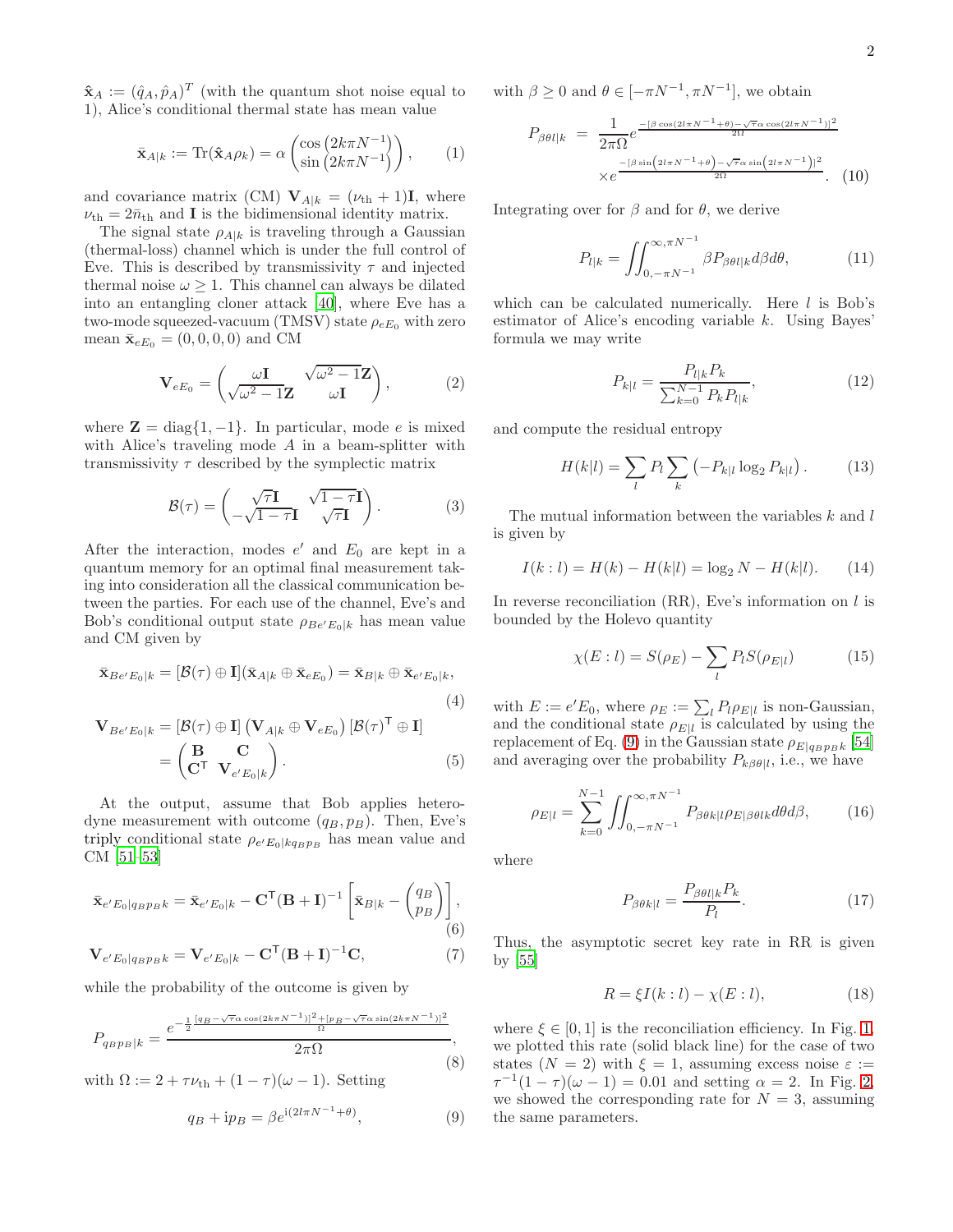

<span id="page-2-1"></span>FIG. 1: Secret key rate for  $N = 2$  versus attenuation in dB. We assume  $\alpha = 2$  and excess noise  $\varepsilon = 0.01$ . We show the asymptotic case with  $\xi = 1$  (black solid line) and the composable case, for which we assume  $\epsilon_s = \epsilon_h = 10^{-10}$ ,  $\epsilon_{PE} = 10^{-10}$ ,  $p = 0.9$ ,  $\xi = 0.99$  and  $r = 0.01$ , for  $M = 10^{12}$  (blue dashed line) and  $M = 10<sup>9</sup>$  (blue solid line). All the lines have a truncation accuracy of 10 Fock-basis states. For comparison, we also plot the corresponding asymptotic rate (grey solid line) assuming a pure loss channel.



<span id="page-2-2"></span>FIG. 2: The secret key rate for  $N = 3$  versus attenuation in dB. We assume  $\alpha = 2$  and excess noise  $\varepsilon = 0.01$ . We include the asymptotic case with  $\xi = 1$  (black solid line) and the composable case, for which we assume  $\epsilon_s = \epsilon_h = 10^{-10}$ ,  $\epsilon_{\text{PE}} = 10^{-10}, p = 0.9, \xi = 0.99 \text{ and } r = 0.01, \text{ for } M = 10^{12}$ (blue dashed line) and  $M = 10^9$  (blue solid line). All the lines have a truncation accuracy of 10 Fock-basis states. For comparison, we also plot the corresponding asymptotic rate (grey solid line) assuming a pure loss channel.

### <span id="page-2-0"></span>III. CHANNEL PARAMETER ESTIMATION

The asymptotic rate in Eq. [\(18\)](#page-1-1) is a function of Alice's encoding parameters, i.e.,  $\alpha$ , N and  $\nu_{\text{th}}$ , together with the channel parameters, i.e.,  $\tau$  and  $\omega$ , or equivalently  $\tau$  and ε. To estimate the parameters of the channel, Alice and Bob sacrifice  $m$  signal states. By communicating their outcomes for these m signals, Alice and Bob can compute estimators for  $\tau$  and  $V_{\varepsilon} := \tau \varepsilon$ , and corresponding

confidence intervals. They can choose worst-case parameters to be used in the computation of the key rate in Eq. [\(18\)](#page-1-1).

Therefore, assume that Alice reveals the encoding  $k$ of m signal states out of a block of  $M = m + n$  signal states. For m sufficiently large, we have that  $m/N$  can be chosen to be an integer. Bob will have samples  $B_{ki}$ for  $i = 1, \ldots, m/N$  associated to a specific Alice's encoding k. Because we assume heterodyne detection, the discussion of the  $\hat{q}$  and  $\hat{p}$  quadratures is symmetric. In the  $\hat{q}$  quadrature, Bob's sampled q-quadratures  $B_{ki}$  can be described by the following stochastic variable

$$
q_{B_k} = \sqrt{\frac{\tau}{2}} \alpha \cos\left(2k\pi/N\right) + q_{\text{no}},\tag{19}
$$

<span id="page-2-5"></span>
$$
q_{\rm no} := \sqrt{\frac{\tau}{2}} q_{\rm th} + \sqrt{\frac{1-\tau}{2}} q_E + \sqrt{\frac{1}{2}} q_{\rm h},\qquad(20)
$$

where  $q_{\text{th}}$  is Alice preparation noise with variance  $\nu_{\text{th}}$  + 1,  $q_E$  is Eve's noise variable with variance  $\omega$ , and  $q_h$  is the noise variable due to Bob's heterodyne measurement. The variable  $q_{B_k}$  is Gaussian with mean

$$
\mathbb{E}(q_{B_k}) = \sqrt{\frac{\tau}{2}} \alpha \cos(2k\pi/N), \qquad (21)
$$

and variance

<span id="page-2-6"></span>
$$
V_{\rm no} = \frac{1}{2}\Omega = \frac{1}{2}(\tau \nu_{\rm th} + V_{\varepsilon} + 2). \tag{22}
$$

We can then create maximum likelihood estimators for the mean value and variance of  $q_{B_k}$  starting from the samples  $B_{ki}$ . In fact, we may write

<span id="page-2-4"></span>
$$
\widehat{\bar{q}_{B_k}} = \frac{N}{m} \sum_{i=1}^{m/N} B_{ki}, \ \widehat{V}_{\text{no}_k} = \frac{N}{m} \sum_{i=1}^{m/N} (B_{ki} - \widehat{\bar{q}_{B_k}})^2. \tag{23}
$$

The mean value and variance of the estimator  $\bar{q}_{B_k}$  are given by

<span id="page-2-3"></span>
$$
\mathbb{E}\left(\widehat{\overline{q}_{B_k}}\right) = \frac{N}{m} \sum_{i=1}^{m/N} \mathbb{E}\left(B_{ki}\right) = \mathbb{E}(q_{B_k}), \tag{24}
$$

$$
\text{Var}\left(\widehat{\bar{q}_{B_k}}\right) = \frac{N^2}{m^2} \sum_{i=1}^{m/N} \text{Var}\left(B_{ki}\right) = \frac{N}{m} V_{\text{no}}, \quad (25)
$$

since  $B_{ki}$  can be considered to be i.i.d. variables (in a collective Gaussian attack).

Note that the estimator  $\bar{q}_{B_k}$  can be replaced by its expected value  $\mathbb{E}(q_{B_k})$  due to the fact that its variance in Eq. [\(25\)](#page-2-3) vanishes for  $m \gg 1$ . Thus, we can write the variance estimator  $V_{\text{no}_k}$  in Eq. [\(23\)](#page-2-4) as

$$
\widehat{V}_{\text{no}_k} = V_{\text{no}} \frac{N}{m} \sum_{i=1}^{m/N} \left( \frac{B_{ki} - \mathbb{E}(q_{B_k})}{\sqrt{V_{\text{no}}}} \right)^2.
$$
 (26)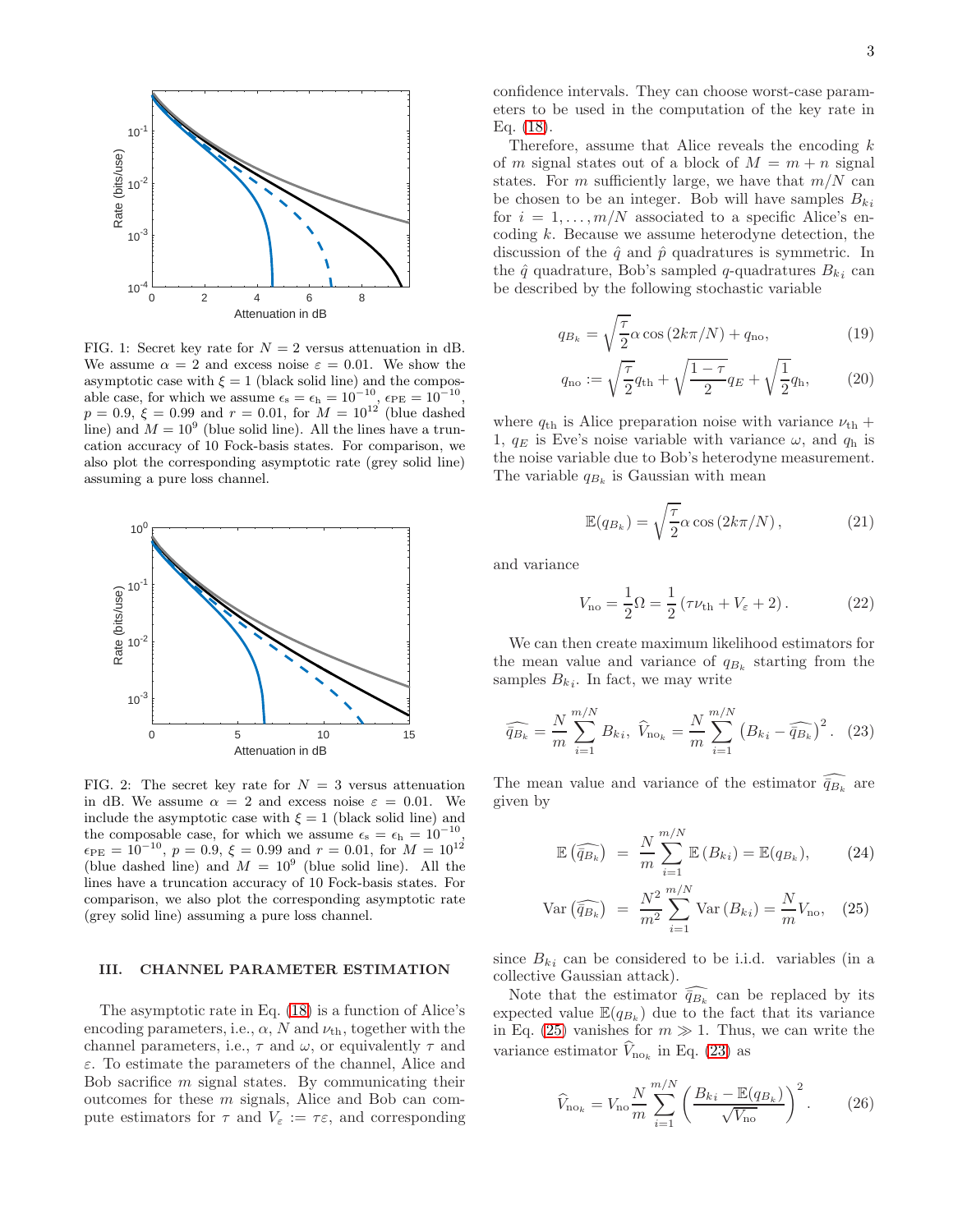The term inside the brackets follows a standard normal distribution with zero mean and unit variance. Therefore, the sum term follows a non-central chi-squared distribution with mean equal to  $m/N$  and variance  $2m/N$ . Consequently, for the mean and variance of the estimator  $V_{\text{no}_k}$  we obtain

$$
\mathbb{E}\left[\widehat{V}_{\text{no}_k}\right] = V_{\text{no}} \frac{N}{m} \mathbb{E}\left[\sum_{i=1}^{m/N} \left(\frac{B_{ki} - \mathbb{E}(q_{B_k})}{\sqrt{V_{\text{no}}}}\right)^2\right]
$$

$$
= V_{\text{no}},\tag{27}
$$

$$
\text{Var}\left[\hat{V}_{\text{no}_k}\right] = V_{\text{no}}^2 \left(\frac{N}{m}\right)^2 \text{Var}\left[\sum_{i=1}^{m/N} \left(\frac{B_{ki} - \mathbb{E}(q_{B_k})}{\sqrt{V_{\text{no}}}}\right)^2\right]
$$

$$
= 2\frac{N}{m}V_{\text{no}}^2. \tag{28}
$$

Based on the estimator  $\widehat{q}_{B_k}$  we can build an estimator for the transmissivity [cf. Eq. [\(19\)](#page-2-5)]

<span id="page-3-0"></span>
$$
\hat{\tau}_k = 2\alpha^{-2}\cos^{-2}\left(2k\pi/N\right)(\widehat{\bar{q}_{B_k}})^2. \tag{29}
$$

The estimator  $\bar{q}_{B_k}$  is the sample mean of  $B_{ki}$  and as such follows a Gaussian distribution. We then can express Eq. [\(29\)](#page-3-0) with the help of the non-central chi-squared variable  $\chi_k \equiv \left(\sqrt{\frac{m}{N}} \frac{\widehat{q}_{B_k}}{\sqrt{V_{\text{no}}}}\right)^2$  as follows:

$$
\hat{\tau}_k = 2 \frac{V_{\text{no}}}{[\alpha \cos \left(2k\pi/N\right)]^2} \frac{N}{m} \left(\sqrt{\frac{m}{N}} \frac{\widehat{\bar{q}_{B_k}}}{\sqrt{V_{\text{no}}}}\right)^2. \tag{30}
$$

Because  $\chi_k$  has mean value  $1 + \frac{m}{N}$  $\tau[\alpha\cos(2k\pi/N)]^2$  $\frac{s(2\kappa\pi/N)}{2V_{\text{no}}}$  and variance  $2\left(1+2\frac{m}{N}\right)$  $\frac{\tau[\alpha\cos 2k\pi/N]^2}{2V_{\text{no}}}$ , the estimator of the transmissivity has mean and variance equal to

$$
\mathbb{E}(\hat{\tau}_k) = \frac{2V_{\text{no}}N}{m\alpha^2 \cos^2(2k\pi/N)}
$$

$$
\times \left(1 + \frac{m\tau[\alpha \cos(2k\pi/N)]^2}{2V_{\text{no}}}\right)
$$

$$
= \tau + \mathcal{O}(1/m), \tag{31}
$$

$$
\text{Var}(\hat{\tau}_k) := \sigma_k^2 = \left(\frac{2V_{\text{no}}N}{m\alpha^2 \cos^2\left(2k\pi/N\right)}\right)^2
$$

$$
\times 2\left(1 + 2\frac{m}{N}\frac{\tau[\alpha \cos\left(2k\pi/N\right)]^2}{2V_{\text{no}}}\right)
$$

$$
= 8\tau \frac{N}{m} \frac{V_{\text{no}}}{\alpha^2 \cos^2\left(2k\pi/N\right)} + \mathcal{O}(1/m^2). \tag{32}
$$

Since there will be other estimators corresponding to the other values of Alice's encoding  $k$ , we can create an optimal linear combination of them with variance [\[43](#page-8-36)]

$$
\sigma_q^2 = \left[ \sum_{k=0}^{N-1} (\sigma_k^2)^{-1} \right]^{-1}
$$
  
=  $8\tau \frac{N}{m} \frac{V_{\text{no}}}{\alpha^2} \left[ \sum_{k=0}^{N-1} \cos(2k\pi/N) \right]^{-1}$   
=  $\tau \frac{16 V_{\text{no}}}{m \alpha^2}$ . (33)

<span id="page-3-1"></span>So far, we used only samples from the  $q$ -quadrature of Bob's outcomes. Similar relations will hold for the  $p$ -quadrature. Combining all the available  $q$ - and  $p$ samples, the optimal linear estimator  $\hat{\tau}$  of the transmissivity will have

<span id="page-3-3"></span>
$$
\mathbb{E}(\hat{\tau}) = \tau, \quad \text{Var}(\hat{\tau}) := \sigma^2 = \tau \frac{8}{m} \frac{V_{\text{no}}}{\alpha^2}.
$$
 (34)

<span id="page-3-2"></span>In fact, for large  $m$ , we can approximate all the  $2N$  estimators  $\hat{\tau}_k$  to have Gaussian distributions with the same mean and variance  $\sigma_p^2 = \sigma_q^2$ . As a result, the global estimator  $\hat{\tau}$  is a Gaussian variable with the same mean  $\tau$  and variance equal to  $\sigma^2$ . Now, assuming an error  $\epsilon_{PE} = 10^{-10}$  for channel parameter estimation (PE), we have to consider a 6.5 standard deviation interval for  $\tau$ . This means that the worst-case value for the transmissivity is equal to

$$
\tau^{\epsilon_{\rm PE}} = \tau - 6.5 \sqrt{\tau \frac{8}{m} \frac{V_{\rm no}}{\alpha^2}}.
$$
\n(35)

Starting from  $\hat{V}_{\text{no}_k}$  we may also define an estimator for the excess noise. Solving Eq. [\(22\)](#page-2-6) with respect to  $V_{\varepsilon}$ , we obtain

$$
\widehat{V}_{\varepsilon_k} = 2\widehat{V}_{\text{no}_k} - \widehat{\tau}\nu_{\text{th}} - 2. \tag{36}
$$

Then the mean and variance of this estimator are given by

$$
\mathbb{E}\left[\hat{V}_{\varepsilon_k}\right] = 2V_{\text{no}} - \tau \nu_{\text{th}} - 2,\tag{37}
$$

$$
\text{Var}\left[\hat{V}_{\varepsilon_k}\right] := s_k^2 = 8\frac{N}{m}V_{\text{no}}^2 + \sigma^2 \nu_{\text{th}}^2,\tag{38}
$$

where we used Eqs.  $(27)$ ,  $(28)$  and  $(34)$ . The variance of the optimal linear combination  $\hat{V}_{\varepsilon}$  of all the estimators  $V_{\varepsilon_k}$  (also considering the *p*-quadrature) is given by

$$
s^2 = \frac{4V_{\text{no}}^2}{m} + \frac{\sigma^2 \nu_{\text{th}}^2}{2N}.
$$
 (39)

Based on the assumption of large  $m$ , we approximate the distribution of each  $V_{\text{no}_k}$  to be Gaussian. As a result, the distribution of  $\hat{V}_{\varepsilon}$  is Gaussian with the same mean and variance given by  $s^2$  above. Assuming an error  $\epsilon_{PE} = 10^{-10}$ , we obtain the 6.5 confidence intervals for  $\hat{V}_{\varepsilon}$ . Therefore, the worst-case value is give by

$$
V_{\varepsilon}^{\epsilon_{\rm PE}} = V_{\varepsilon} + 6.5 \sqrt{\frac{4V_{\rm no}^2}{m} + \frac{\sigma^2 \nu_{\rm th}^2}{2N}}.
$$
 (40)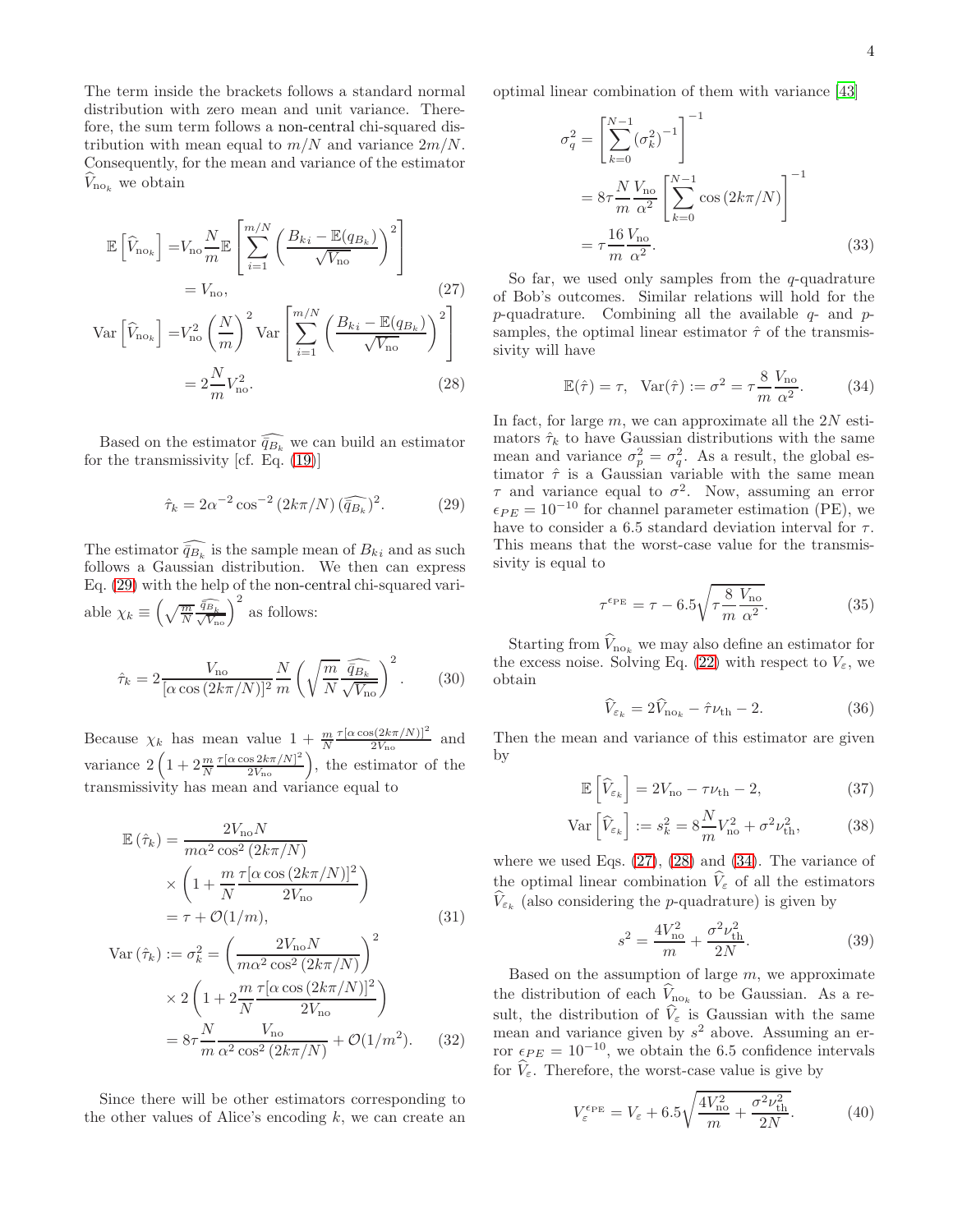Using the worst-case values  $\tau^{\epsilon_{\text{PE}}}$  and  $V_{\varepsilon}^{\epsilon_{\text{PE}}}$ , we can write a finite-size expression of the key rate  $R = R(\tau, V_{\varepsilon})$ of Eq. [\(18\)](#page-1-1) which accounts for the imperfect parameter estimation and the reduced number of signals. This is given by replacing

<span id="page-4-6"></span>
$$
R(\tau, V_{\varepsilon}) \to \frac{n}{M} R(\tau^{\varepsilon_{\rm PE}}, V_{\varepsilon}^{\varepsilon_{\rm PE}}) := \frac{n}{M} R_{\varepsilon_{\rm PE}}.
$$
 (41)

#### <span id="page-4-0"></span>IV. COMPOSABLE SECURITY UNDER COLLECTIVE ATTACKS

The following study for the composable security is based on various ingredients [\[44](#page-8-37)[–50\]](#page-8-35). More precisely, it follows the procedure formulated in Ref. [\[44\]](#page-8-37) which is here specified and applied to a discrete alphabet.

After the parties exchange n signal states and apply error correction (EC), they share a state  $\tilde{\rho}^n$  from which, according to the leftover hash lemma, they can extract  $s_n$  bits of uniform randomness, or in other words secret key bits. This number of bits is bounded according to the following relation [\[47,](#page-8-42) [48\]](#page-8-43):

<span id="page-4-1"></span>
$$
s_n \ge H_{\min}^{\epsilon_s} (l^n | E^n)_{\tilde{\rho}^n} + 2 \log_2 \sqrt{2} \epsilon_h - \text{leak}_{n,EC}(n, \epsilon_{\text{cor}}). \tag{42}
$$

Here,  $H_{\min}^{\epsilon_s}(l^n | E^n)$  is the smooth min-entropy of Bob's variable  $l$  conditioned on Eve's systems  $E$ , and  $\text{leak}_{\text{EC}}(n, \epsilon_{\text{cor}})$  is the classical information exchanged by the parties for EC (stored by Eve in her register).

The uniform randomness  $\epsilon_h$  and smoothing  $\epsilon_s$  parameters define the secrecy of the protocol  $\epsilon_{\text{sec}} = \epsilon_{\text{h}} + \epsilon_{\text{s}}$  which, along with the EC parameter  $\epsilon_{\text{cor}}$ , defines the security parameter  $\epsilon_{\text{tot}} = \epsilon_{\text{cor}} + \epsilon_{\text{sec}}$ . The latter bounds the trace distance D of the state  $\bar{\rho}^n$  (after privacy amplification) from the ideal output state  $\rho_{id}$  of a QKD protocol, i.e., a classical-quantum state where the uniformly distributed classical registers of Alice and Bob are uncorrelated from Eve's systems [\[50](#page-8-35)]. Each of the epsilon parameters introduced above can be considered to be very small. We take them of the order of  $10^{-10}$ .

Equation [\(42\)](#page-4-1) can be further simplified so as to be connected with the asymptotic secret key rate. In fact, we can further bound the smooth min entropy calculated in terms of  $\tilde{\rho}^n$  with the smooth min entropy of the state before EC  $\rho^{\otimes n}$ , which is in a tensor-product form due to the fact that we assumed a collective attack. More precisely, we exploit the following inequality [\[44\]](#page-8-37):

$$
H_{\min}^{\epsilon_{\rm s}}(l^{n}|E^{n})_{\tilde{\rho}^{n}} \geq H_{\min}^{p\epsilon_{\rm s}^{2}/3}(l^{n}|E^{n})_{\rho^{\otimes n}} + \log_{2}[p(1-\epsilon_{\rm s}^{2}/3)]. \tag{43}
$$

Here  $p$  is the probability of successful EC, i.e., the probability that the protocol is not aborted after Alice and Bob compared hashes of their sequences [\[4](#page-8-1)]. The value of  $1-p$  is given by the experimental frame error rate [\[56\]](#page-8-44). Note that, even if the protocol does not abort (because the hashes are the same), Alice's and Bob's sequences are identical up to an error probability  $\epsilon_{\rm cor}$ .

The replacement in Eq. [\(43\)](#page-4-2) allows us to use the asymptotic equipartition property (AEP) theorem [\[49](#page-8-45)] so as to reduce the conditional smooth-min entropy of the tensor-product form  $\rho^{\otimes n}$  to the conditional von Neumann entropy  $S(l|E)_{\rho}$  of the single copy  $\rho$ . In particular, one may write the following [\[48](#page-8-43)]:

<span id="page-4-3"></span>
$$
H_{\min}^{pe_s^2/3}(l^n|E^n)_{\rho^{\otimes n}} \ge nS(l|E)_{\rho}
$$
  
-  $\sqrt{n}\Delta_{\text{AEP}}\left(p\epsilon_s^2/3, |\mathcal{L}|\right),$  (44)

where

$$
\Delta_{\text{AEP}}(\epsilon_{\text{s}}, |\mathcal{L}|) := 4\log_2\left(2\sqrt{|\mathcal{L}|} + 1\right)\sqrt{\log(2/\epsilon_{\text{s}}^2)}.\tag{45}
$$

The parameter  $|\mathcal{L}|$  is the cardinality of Bob's outcome (alphabet) and, in our case, it is equal to N.

Replacing Eqs.  $(43)$  and  $(44)$  in Eq.  $(42)$ , one obtains the following bound for the number of secret bits:

$$
s_n \ge nS(l|E)_{\rho} - \sqrt{n}\Delta_{\text{AEP}}\left(p\epsilon_s^2/3, N\right)
$$

$$
+ \log_2\left[p\left(1 - \epsilon_s^2/3\right)\right] + 2\log_2\sqrt{2}\epsilon_h - \text{leak}_{\text{EC}}(n, \epsilon_{\text{cor}}).
$$
(46)

To further simplify the bound above, consider the definition of quantum mutual information between two systems Q and E in terms of the (conditional) von Neumann entropy

<span id="page-4-4"></span>
$$
I(Q: E) = S(Q) - S(Q|E).
$$
 (47)

When  $Q$  is a classical system described by a variable  $l$ ,  $I(l : E)$  takes the form of the Holevo information  $\chi(E : l)$ and the von Neumann entropy simplifies to the Shannon entropy  $H(l)$ . Thus we can write

$$
S(l|E)_{\rho} = H(l)_{\rho} - \chi(E:l)_{\rho}.
$$
 (48)

Moreover, let us set the quantity

<span id="page-4-8"></span>
$$
H(l)_{\rho} - n^{-1} \text{leak}_{\text{EC}}(n, \epsilon_{\text{cor}}) := \xi I(k:l)_{\rho}, \qquad (49)
$$

where  $I(k : l)$  is the classical mutual information between Alice's and Bob's variables and  $\xi \in [0,1]$  defines the reconciliation efficiency [\[57\]](#page-8-46). As a result, the asymptotic secret key rate of Eq. [\(18\)](#page-1-1) appears if we make the previous replacements in Eq. [\(46\)](#page-4-4) obtaining

<span id="page-4-5"></span>
$$
s_n \ge nR_\rho - \sqrt{n}\Delta_{\text{AEP}}\left(p\epsilon_s^2/3, N\right) + \log_2[p\left(1 - \epsilon_s^2/3\right)] + 2\log_2\sqrt{2}\epsilon_h.
$$
 (50)

<span id="page-4-2"></span>Finally, let us account for the PE in the bound above. This means that we need to write Eq. [\(50\)](#page-4-5) considering the worst-case scenario state  $\rho_{\epsilon_{PE}}^{M-m}$ , where the channel parameters  $\tau$  and  $V_{\varepsilon}$  are bounded by  $\tau^{\epsilon_{\text{PE}}}$  and  $V_{\varepsilon}^{\epsilon_{\text{PE}}}$ , and also accounting for the fact that we sacrificed m out of M signal states. Therefore, we obtain

<span id="page-4-7"></span>
$$
s_{M-m} \ge (M-m)R_{\epsilon_{\rm PE}} - \sqrt{M-m}\Delta_{\rm AEP} \left(p\epsilon_s^2/3, N\right) + \log_2\left[p\left(1 - \epsilon_s^2/3\right)\right] + 2\log_2\sqrt{2}\epsilon_{\rm h},\tag{51}
$$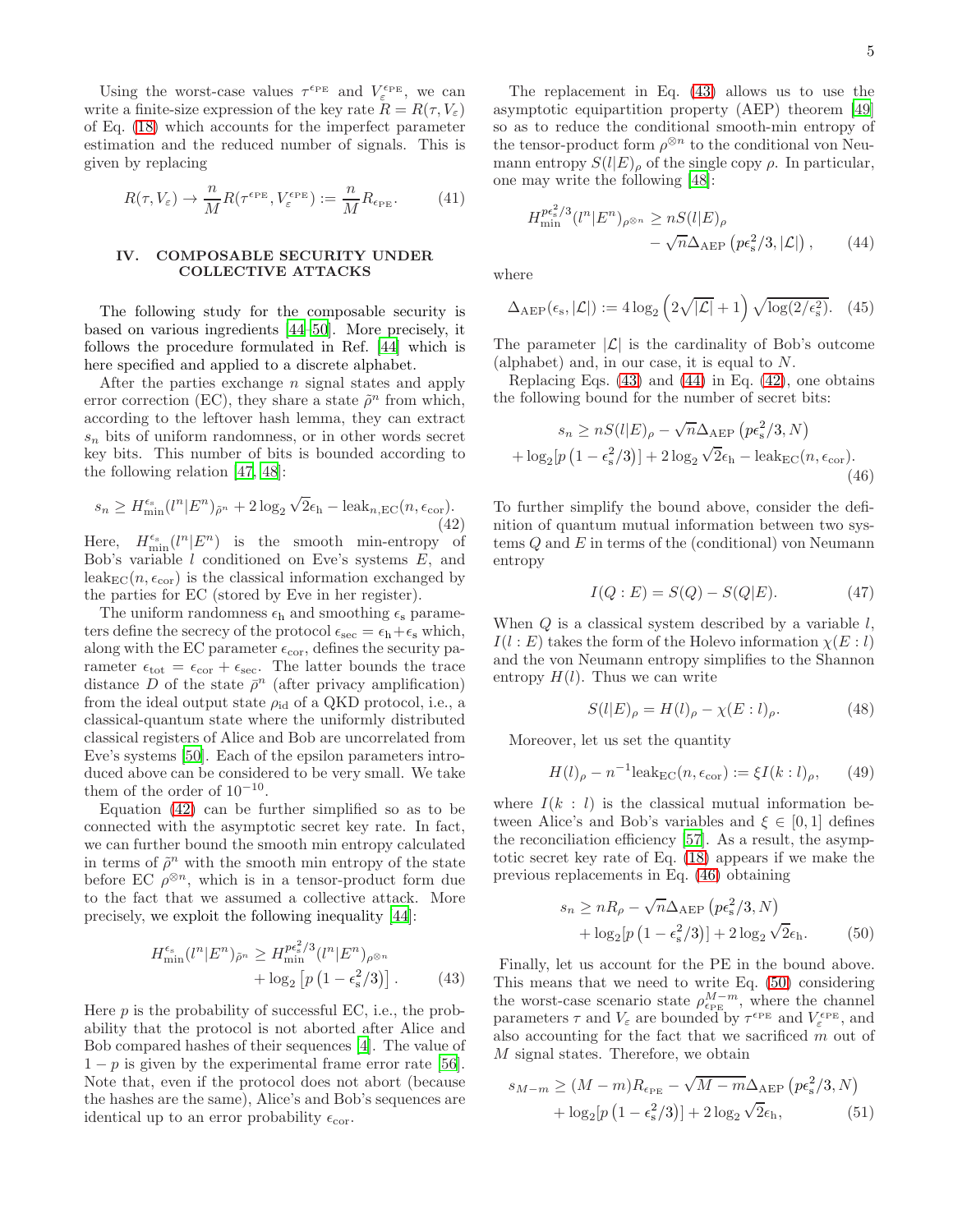

<span id="page-5-1"></span>FIG. 3: The fidelity between two signal states  $(N = 2)$  for  $k = 0$  and  $k = 1$  versus the thermal preparation noise  $\nu_{\text{th}}$ . We include plots for different amplitudes  $\alpha = 0.5$  (solid line),  $\alpha = 1$  (dashed line) and  $\alpha = 2$  (dashed-dotted line). As the thermal noise increases, the fidelity between the two states arrives at a saturation point close to 1. The smaller the value of  $\alpha$  the faster this saturation happens.

where  $R_{\epsilon_{\text{PE}}}$  is the finite-size rate of Eq. [\(41\)](#page-4-6). This is true only with probability  $1 - \epsilon_{PE}$  since there is a non-zero probability  $\epsilon_{PE}$  that the actual values of the channel parameters are not bounded by  $\tau^{\epsilon_{\text{PE}}}$  and  $V_{\varepsilon}^{\epsilon_{\text{PE}}}$ . Dividing Eq.  $(51)$  by the total number  $M$  of signal states, multiplying by the EC success probability p, and setting  $r = \frac{m}{M}$ , we obtain the secret key rate

$$
R_{M,r} \geq (1-r)p \left[ R_{\epsilon_{\rm PE}} - \frac{1}{\sqrt{(1-r)M}} \Delta_{\rm AEP} \left( p \epsilon_{\rm s}^2 / 3, N \right) + \frac{\log_2\left[ p \left( 1 - \epsilon_{\rm s}^2 / 3 \right) \right] + 2 \log_2 \sqrt{2} \epsilon_{\rm h}}{(1-r)M} \right],
$$
(52)

which is valid up to an overall  $\epsilon_{\text{tot}} = \epsilon_{\text{cor}} + \epsilon_{\text{s}} + \epsilon_{\text{h}} + p\epsilon_{\text{PE}}$ . See Ref. [\[44](#page-8-37)] for corresponding analytical formulas but in the setting of Gaussian-modulated protocols.

In Fig. [1,](#page-2-1) we plot the composable key rate for the protocol with two states  $(N = 2)$  versus the attenuation in dB for  $r = 0.01$ ,  $M = 10^{12}$  (blue dashed line) and  $M = 10^9$  (blue solid line). We assume excess noise  $\varepsilon = 0.01$  and set the security parameters to  $\epsilon_{\rm s} = \epsilon_{\rm h} = \epsilon_{\rm PE} = 10^{-10}$ . We assume that the reconciliation efficiency parameter is  $\xi = 0.99$  and the EC success probability is  $p = 0.9$ . (Note that, in our analysis the EC error  $\epsilon_{\rm cor}$  is contained in ξ.) In Fig. [2,](#page-2-2) we plot the secret key rate for  $N = 3$ , both in the asymptotic (black line) and the composable cases (blue lines) for channel excess noise  $\varepsilon = 0.01$ . As expected, the performance of the protocol is dependent on the number  $M$  of signals.

As we can see in Fig. [3,](#page-5-1) increasing preparation (trusted) thermal noise  $\nu_{\text{th}}$  [\[23\]](#page-8-47), the fidelity of the signal states increases, making them more difficult to distinguish, resulting in a better secret key rate performance. In more detail, we observe that the fidelity (computed according to Ref. [\[61](#page-9-0)]) reaches a saturation point faster

when  $\alpha$  is smaller. Furthermore, in this point the fidelity becomes closer to 1 as  $\alpha$  gets smaller. Taking into consideration the channel propagation, this leads to a configuration where Bob's states may have almost the initial fidelity, while the fidelity of Eve's states may be at the saturation point. This can happen for example for transmissivities that are close to 1. An additional optimal value of the thermal preparation noise can boost this effect for other transmissivities. In fact, we can observe this in Fig. [4,](#page-5-2) where we consider excess noise  $\varepsilon = 0.01$ and preparation noise  $\nu_{\text{th}} = 0.1$ , i.e., Alice sending thermal states. We observe an advantage for the secret key rate when we use preparation noise that compensates the rate degradation due to the finite-size effects.



<span id="page-5-2"></span>FIG. 4: The secret key rate for  $N = 2$  and  $\nu_{\text{th}} = 0.1$  versus the attenuation in dB. We assumed  $\alpha = 2$  and excess noise  $\varepsilon = 0.01$ . We include the asymptotic case with  $\xi = 1$  (red solid line) and the composable case, for which we assume  $\epsilon_s = \epsilon_h$  =  $10^{-10}$ ,  $\epsilon_{\text{PE}} = 10^{-10}$ ,  $p = 0.9$ ,  $\xi = 0.99$  and  $r = 0.01$ , for  $M =$  $10^{12}$  (yellow dashed line) and  $M = 10^9$  (yellow solid line). For comparison, we also plot the secret key rate assuming coherent states ( $\nu_{\text{th}} = 0$ , black solid line). We observe an advantage when we use preparation trusted noise (compare red and black lines) that can be exploited to mitigate the decrease of the rate in the finite-size regime (similar performance of yellow dashed line and black solid line). All the lines have a truncation accuracy of 14 Fock-basis states.

## <span id="page-5-0"></span>V. CONCLUSION AND DISCUSSION

In this work, we study the finite-size composable security of a discrete-alphabet CV-QKD protocol under the assumption of collective Gaussian attacks. This assumption is realistic because the standard model of loss and noise in optical quantum communications is the memoryless thermal-loss channel, which is dilated into a collective entangling cloner attack, i.e., a specific type of collective Gaussian attack [\[40\]](#page-8-32). Our analysis extends previous asymptotic analyses [\[38,](#page-8-31) [39](#page-8-25)] to the finite-size and composable regime, but simultaneously pays the price to be restricted to collective Gaussian attacks. Removing this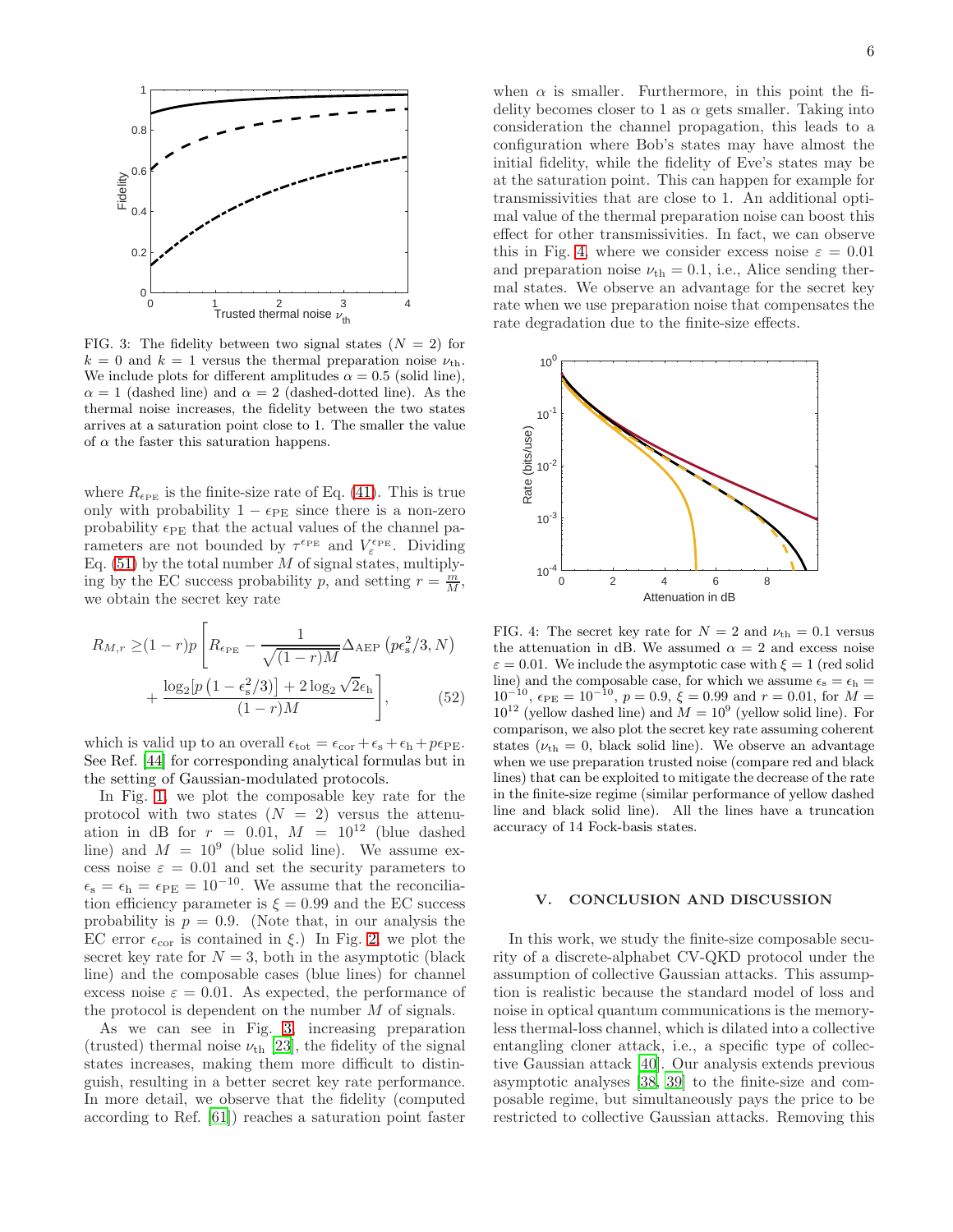assumption is the subject of future investigations.

Since our analysis applies not only to displaced coherent states but also to displaced thermal states, it can be useful for studying the security of phase-encoded protocols at frequencies lower than the optical. Moreover, the use of displaced thermal states can increase the difficulty in distinguishing the signal states with a beneficial effect for the secret key rate. It is also worth stressing that our derivation, described for phase-encoded signals, can immediately be extended to any constellation of displaced Gaussian states (e.g., coherent, thermal or squeezed). The most crucial part is the finite-size rate  $R_{\epsilon_{\text{PE}}}$  which can always be estimated, under the assumption of collective Gaussian attacks, by using maximum likelihood estimators and their confidence intervals, i.e., adopting simple variations of the technique in Sec. [III.](#page-2-0) In this way, the finite-size rate  $R_{\epsilon_{PE}}$  can always be expressed in terms of the asymptotic key rate  $R$  of the specific protocol under consideration via the transformation in Eq. [\(41\)](#page-4-6).

Note that, for Gaussian-modulated coherent-state protocols, one can apply a Gaussian de Finetti reduction [\[62](#page-9-1)] that enables one to extend the composable security to general coherent attacks. However, this technique does not seem to be applicable to coherent-state protocols with discrete, finite alphabets. Finally, also note that our study involves calculations based on a suitable truncation of the Fock space. The computational cost associated with these calculations is discussed in the Appendix.

Acknowledgements. The authors would like to thank Q. Liao and C. Ottaviani for feedback. This work was sponsored by the the European Union via "Continuous Variable Quantum Communications" (CiViQ, Grant agreement No 820466) and the EPSRC via the Quantum Communications Hub (Grant No. EP/T001011/1). The computational part of this study was carried out on the Viking Cluster of the University of York.

#### Appendix A: Computational cost

Here we present some results on the computational cost associated with the calculation of the secret key rate. More precisely, we focus on the time required for the convergence of the entropy of Eve's average state as the number of Fock states increases. This functional is simpler to examine and provides a good estimate of the time needed for the full key rate. Note that, as the transmissivity decreases, i.e., the distance increases, the secret key becomes lower and lower; for this reason, we need more significant digits to approximate it. Correspondingly, this demands extra significant digits for the calculation of the entropy. In Figs. [5,](#page-6-0) [6](#page-6-1) and [7](#page-7-0) we compare this convergence for different values of  $\alpha = 1, 2, 3$  while we set: preparation noise  $\nu = 0.01$ , channel noise  $\omega = 1.01$ , and transmissivity  $\tau = 0.001$ . From Figs. [5,](#page-6-0) [8](#page-7-1) and [9,](#page-7-2) we may also compare the performances with different values of the transmissivity  $\tau = 0.001, 0.1, 0.6$ . In Fig. [10,](#page-7-3)



<span id="page-6-0"></span>FIG. 5: Entropy convergence versus computational time. Every point has been plotted with a different truncation number in the Fock basis which is indicated on top of the point. As this number is getting larger the entropy is converging to its actual value. For keeping the sixth significant digit, we need to truncate at 14 states, which needs about 1.5h. For this plot, we used preparation noise  $\nu = 0.01$ , channel thermal noise  $\omega = 1.01$ , number of ensemble states  $N = 2$ , amplitude  $\alpha = 2$  and channel transmissivity  $\tau = 0.001$ .

we present the corresponding case for zero preparation noise. Calculations were performed using MatLab 2018 on a core of a 20-core 2.0 GHz Intel Xeon 6138 of the Viking cluster [\[63](#page-9-2)].



<span id="page-6-1"></span>FIG. 6: Entropy convergence versus computational time. Here we present the case of Fig. [5](#page-6-0) but for  $\alpha = 3$ . For keeping the fourth significant digit we need to truncate at 16 states or more.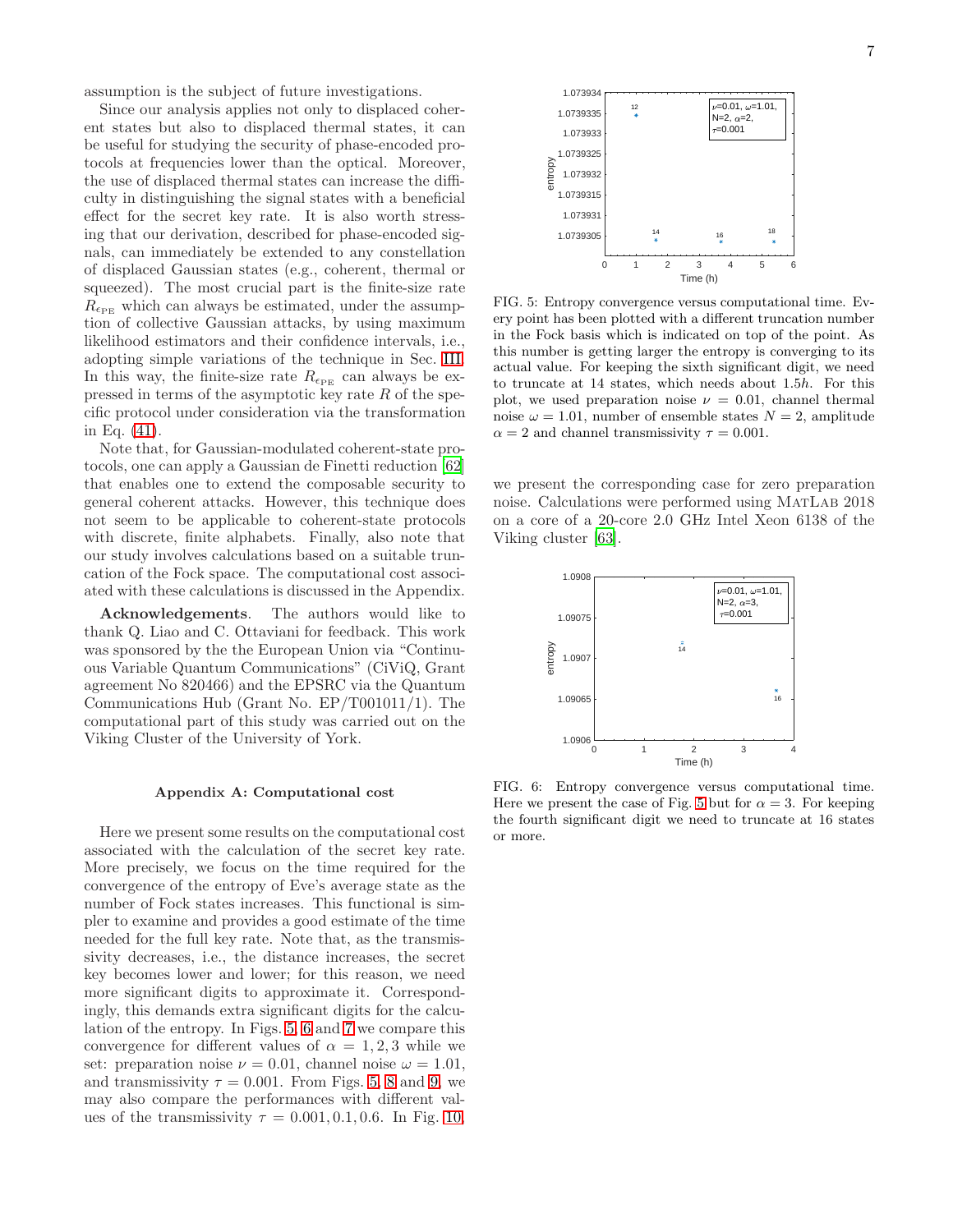



<span id="page-7-0"></span>FIG. 7: Entropy convergence versus computational time. For completeness, we present the case of Fig. [5](#page-6-0) but for  $\alpha = 1$ , where 10 to 12 states could be enough if we want to keep the fifth significant digit.

<span id="page-7-3"></span>FIG. 10: Entropy convergence versus computational time. For completeness, we present the case of Fig. [5](#page-6-0) but for  $\nu = 0$ .



<span id="page-7-1"></span>FIG. 8: Entropy convergence versus computational time. We present the case of Fig. [5](#page-6-0) but for  $\tau = 0.1$ . Here we need at least 14 states for keeping the fourth significant digit.



<span id="page-7-2"></span>FIG. 9: Entropy convergence versus computational time. We present the case of Fig. [5](#page-6-0) but for  $\tau = 0.6$ . We observe that as the transmissivity increases, the convergence becomes faster.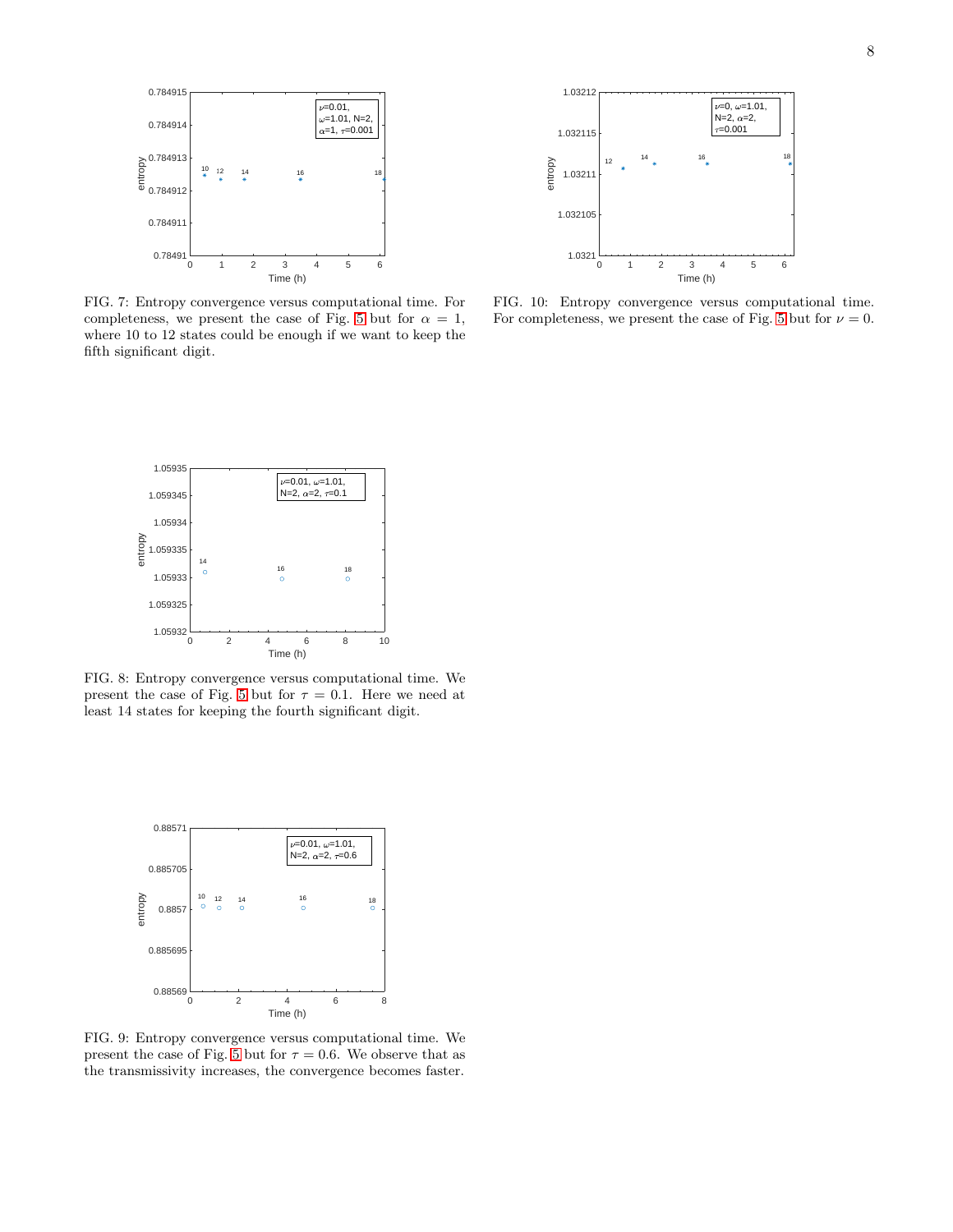- <span id="page-8-0"></span>[1] C. H. Bennett and G. Brassard, "Quantum cryptography: Public key distribution and coin tossing," Proceedings of the International Conference on Computers, Systems & Signal Processing, Bangalore, India, pp. 175-179, December 1984. See also Theor. Comput. Sci. 560, 7-11 (2014).
- [2] A. K. Ekert, Phys. Rev. Lett. 67, 661 (1991).
- [3] C. H. Bennett, G. Brassard, and N. D. Mermin, Phys. Rev. Lett. 68, 557 (1992).
- <span id="page-8-1"></span>[4] S. Pirandola, U. L. Andersen, L. Banchi, M. Berta, D. Bunandar, R. Colbeck, D. Englund, T. Gehring, C. Lupo, C. Ottaviani, J. Pereira, M. Razavi, J. S. Shaari, M. Tomamichel, V. C. Usenko, G. Vallone, P. Villoresi, and P. Wallden, Advances in quantum cryptography, Adv. Opt. Photon. 12[, 1012-1236 \(2020\).](https://doi.org/10.1364/AOP.361502)
- <span id="page-8-2"></span>[5] W. Wootters, and W. Zurek, Nature 299, 802 (1982).
- <span id="page-8-3"></span>[6] J. Park, Found. Phys. 1, 23 (1970).
- <span id="page-8-4"></span>[7] S. L. Braunstein and P. van Loock, Rev. Mod. Phys. 77, 513 (2005).
- <span id="page-8-5"></span>[8] C. Weedbrook, S. Pirandola, R. García-Patrón, N. J. Cerf, T. C. Ralph, J. H. Shapiro, and S. Lloyd, Rev. Mod. Phys. 84, 621 (2012).
- <span id="page-8-6"></span>[9] T. C. Ralph, Rev. A 61, 010303 (1999).
- <span id="page-8-7"></span>[10] M. Hillery, Phys. Rev. A **61**, 022309 (2000).
- [11] M. D. Reid, Phys. Rev. A **62**, 062308 (2000).
- [12] N. J. Cerf, M. Levy, and G. Van Assche, Phys. Rev. A 63, 052311 (2001).
- <span id="page-8-8"></span>[13] G. Van Assche, J. Cardinal, and N. Cerf, IEEE Trans. Inf. Theory 50, 394 (2004).
- <span id="page-8-9"></span>[14] F. Grosshans and P. Grangier, Phys. Rev. Lett. 88, 057902 (2002).
- <span id="page-8-10"></span>[15] R. García-Patrón, S. Pirandola, S. Lloyd, and J. H. Shapiro, Phys. Rev. Lett. 102, 210501 (2009).
- <span id="page-8-11"></span>[16] S. Pirandola, R. García-Patrón, S. L. Braunstein, and S. Lloyd, Phys. Rev. Lett. 102, 050503 (2009).
- <span id="page-8-12"></span>[17] S. Pirandola, R. Laurenza, C. Ottaviani, and L. Banchi, Nat. Commun. 8, 15043 (2017). See also [arXiv:1510.08863](http://arxiv.org/abs/1510.08863) (2015).
- <span id="page-8-13"></span>[18] S. Pirandola, S. L. Braunstein, R. Laurenza, C. Ottaviani, T. P. W. Cope, G. Spedalieri, and L. Banchi, Quantum Sci. Technol. 3, 035009 (2018).
- <span id="page-8-14"></span>[19] R. Filip, Phys. Rev. A **77**, 022310 (2008).
- [20] V. C. Usenko and R. Filip, Phys. Rev. A 81, 022318  $(2010).$
- <span id="page-8-16"></span>[21] C. Weedbrook, S. Pirandola, S. Lloyd, and T. C. Ralph, Phys. Rev. Lett. 105, 110501 (2010).
- <span id="page-8-17"></span>[22] C. Weedbrook, S. Pirandola, and T. C. Ralph, Phys. Rev. A 86, 022318 (2012).
- <span id="page-8-47"></span>[23] V. C. Usenko and R. Filip, Entropy 18, 20 (2016).
- <span id="page-8-15"></span>[24] P. Papanastasiou, C. Ottaviani, and S. Pirandola, Phys. Rev. A 98, 032314 (2018).
- <span id="page-8-18"></span>[25] S. Pirandola, S. Mancini, S. Lloyd, and S. L. Braunstein, Nat. Phys. 4, 726 (2008).
- <span id="page-8-19"></span>[26] C. Weedbrook, C. Ottaviani, and S. Pirandola, Phys. Rev. A 89, 012309 (2014).
- <span id="page-8-20"></span>[27] V. C. Usenko and F. Grosshans, Phys. Rev. A 92, 062337 (2015).
- <span id="page-8-21"></span>[28] T. Gehring, C. S. Jacobsen, and U. L. Andersen, Quantum. Inf. Comput. 16, 1081 (2016).
- <span id="page-8-22"></span>[29] S. Pirandola, C. Ottaviani, G. Spedalieri, C. Weedbrook, S. L. Braunstein, S. Lloyd, T. Gehring, C. S. Jacobsen, and U. L. Andersen, Nat. Photon. 9, 397-402 (2015).
- <span id="page-8-23"></span>[30] C. Silberhorn, T. C. Ralph, N. Lütkenhaus, and G. Leuchs, Phys. Rev. Lett. 89, 167901 (2002).
- <span id="page-8-24"></span>[31] M. Heid and N. Lütkenhaus, Phys. Rev. A  $76$ , 022313 (2007).
- [32] Y.-B. Zhao, M. Heid, J. Rigas, and N. Lütkenhaus, Phys. Rev. A 79, 012307 (2009).
- <span id="page-8-26"></span>[33] K. Bradler and C. Weedbrook, Phys. Rev. A 97, 022310 (2018).
- <span id="page-8-27"></span>[34] A. Leverrier and P. Grangier, Phys. Rev. Lett. **102**, 180504 (2009).
- <span id="page-8-28"></span>[35] D. Sych and G. Leuchs, New J. Phys. **12**, 053019 (2010).
- <span id="page-8-29"></span>[36] P. Papanastasiou, C. Lupo, C. Weedbrook, and S. Pirandola, Phys. Rev. A 98, 012340 (2018).
- <span id="page-8-30"></span>[37] A. Leverrier and P. Grangier, Phys. Rev. A 83, 042312  $(2011)$ .
- <span id="page-8-31"></span>[38] S. Ghorai, P. Grangier, E. Diamanti, and A. Leverrier, Phys. Rev. X 9, 021059 (2019).
- <span id="page-8-25"></span>[39] J. Lin, T. Upadhyaya, and N. Lütkenhaus, [arXiv:1905.10896](http://arxiv.org/abs/1905.10896) (2019).
- <span id="page-8-32"></span>[40] S. Pirandola, S. L. Braunstein, and S. Lloyd, Phys. Rev. Lett. 101, 200504 (2008).
- <span id="page-8-33"></span>[41] F. Grosshans, N. J. Cerf, J. Wenger, R. Tualle-Brouri, and P. Grangier, Quantum. Inf. Comput. 3, 535–552 (2003).
- <span id="page-8-34"></span>[42] A. Leverrier, F. Grosshans, and P. Grangier, Phys. Rev. A 81, 062343 (2010).
- <span id="page-8-36"></span>[43] L. Ruppert, V. C. Usenko, and R. Filip, Phys. Rev. A 90, 062310 (2014).
- <span id="page-8-37"></span>[44] S. Pirandola, "Limits and security of free-space quantum communications", [arXiv:2010.04168](http://arxiv.org/abs/2010.04168) (2020).
- [45] A. Leverrier, Phys. Rev. Lett. 114, 070501 (2015).
- [46] C. Lupo, C. Ottaviani, P. Papanastasiou, and S. Pirandola, Phys. Rev. A 97, 052327 (2018).
- <span id="page-8-42"></span>[47] M. Tomamichel, C. Schaffner, A. Smith, and R. Renner, IEEE Trans. Inf. Theory 57, 5524-5535 (2011).
- <span id="page-8-43"></span>[48] M. Tomamichel, Ph.D. thesis, Swiss Federal Institute of Technology (ETH), Zurich, 2012, [arXiv:1203.2142.](http://arxiv.org/abs/1203.2142)
- <span id="page-8-45"></span>[49] M. Tomamichel, R. Colbeck, and R. Renner, IEEE Trans. on Inf. Theory 55, 5840-5847 (2009).
- <span id="page-8-35"></span>[50] C. Portmann, and R. Renner, [arXiv:1409.3525v](http://arxiv.org/abs/1409.3525)1 (2014).
- <span id="page-8-38"></span>[51] G. Giedke and J. I. Cirac, Phys. Rev. A 66, 032316 (2002).
- [52] J. Eisert and M. Plenio, Int. J. Quantum. Inform. 1, 479 (2003).
- <span id="page-8-39"></span>[53] S. Pirandola, G. Spedalieri, S. L. Braunstein, N. J. Cerf, and S. Lloyd, Phys. Rev. Lett. 113, 140405 (2014).
- <span id="page-8-40"></span>[54] This state is calculated by using [\[4,](#page-8-1) Eq. (A7)] replacing its mean and CM from Eq. [\(6\)](#page-1-2) and Eq. [\(7\)](#page-1-3) and expressing the quadrature operators in terms of the Fock basis considering the appropriate truncation.
- <span id="page-8-41"></span>[55] I. Devetak, IEEE Trans. Inf. Theory **51**, 44-55 (2005).
- <span id="page-8-44"></span>[56] Y. Zhang, Z. Chen, S. Pirandola, X. Wang, C. Zhou, B. Chu, Y. Zhao, B. Xu, S. Yu, and H. Guo, Phys. Rev. Lett. **125**, 010502 (2020).
- <span id="page-8-46"></span>[57] The analytical dependence of leak<sub>EC</sub>( $n, \epsilon_{\text{cor}}$ ) on  $\epsilon_{\text{cor}}$  is determined in an experimental scenario after the choice of the linear EC code. At that point, one can more precisely relate  $\xi$  to  $\epsilon_{\rm cor}$  through Eq. [\(49\)](#page-4-8). From typical experiments for Gaussian protocols, it is known that  $\xi = 0.95$  [\[58\]](#page-9-3) and  $\xi = 0.98$  [\[59](#page-9-4), [60](#page-9-5)] is achievable. In the case of discrete-alphabet encoding the EC is very